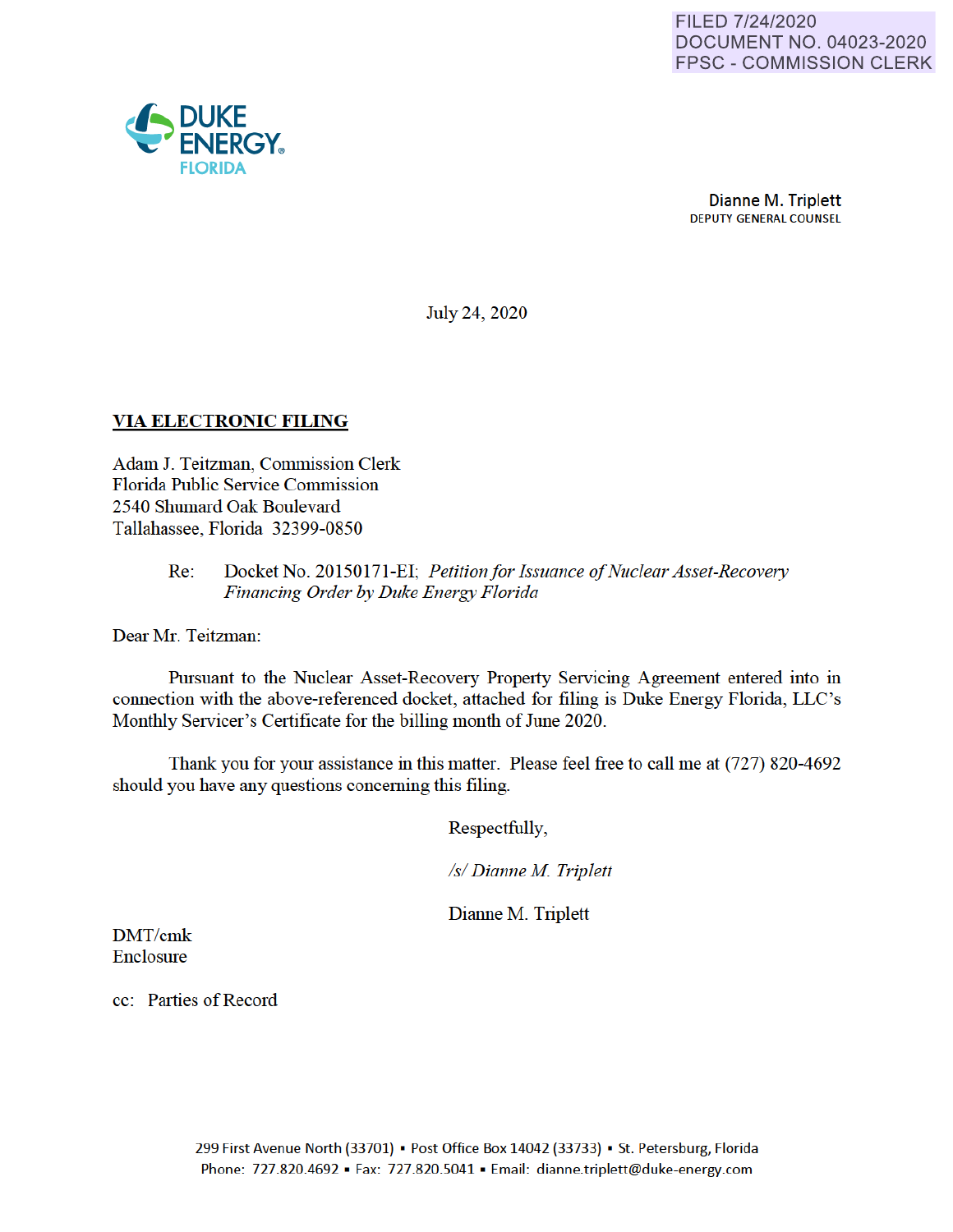## **CERTIFICATE OF SERVICE**

I HEREBY CERTIFY that a true and correct copy of the foregoing has been furnished via electronic mail to the following this  $24<sup>th</sup>$  day of July, 2020.

| /s/ Dianne M. Triplett                      |                                   |  |
|---------------------------------------------|-----------------------------------|--|
|                                             | Attorney                          |  |
|                                             |                                   |  |
| Theresa Tan                                 | C. Rehwinkel / J. Kelly           |  |
| Office of the General Counsel               | Office of Public Counsel          |  |
| <b>Florida Public Service Commission</b>    | c/o The Florida Legislature       |  |
| 2540 Shumard Oak Blvd.                      | 111 West Madison Street, Room 812 |  |
| Tallahassee, FL 32399-0850                  | Tallahassee, FL 32399-1400        |  |
| ltan@psc.state.fl.us                        | kelly.jr@leg.state.fl.us          |  |
|                                             | rehwinkel.charles@leg.state.fl.us |  |
| Jon C. Moyle, Jr. / Karen A. Putnal         |                                   |  |
| 118 North Gadsden Street                    | James W. Brew                     |  |
| Tallahassee, FL 32301                       | 1025 Thomas Jefferson Street, NW  |  |
| jmoyle@moylelaw.com                         | Eighth Floor, West Tower          |  |
| kputnal@moylelaw.com                        | Washington, DC 20007-5201         |  |
|                                             | jbrew@smxblaw.com                 |  |
| Robert Scheffel Wright / John T. LaVia, III |                                   |  |
| 1300 Thomaswood Drive                       |                                   |  |
| Tallahassee, FL 32308                       |                                   |  |
| schef@gbwlegal.com                          |                                   |  |
| jlavia@gbwlegal.com                         |                                   |  |
|                                             |                                   |  |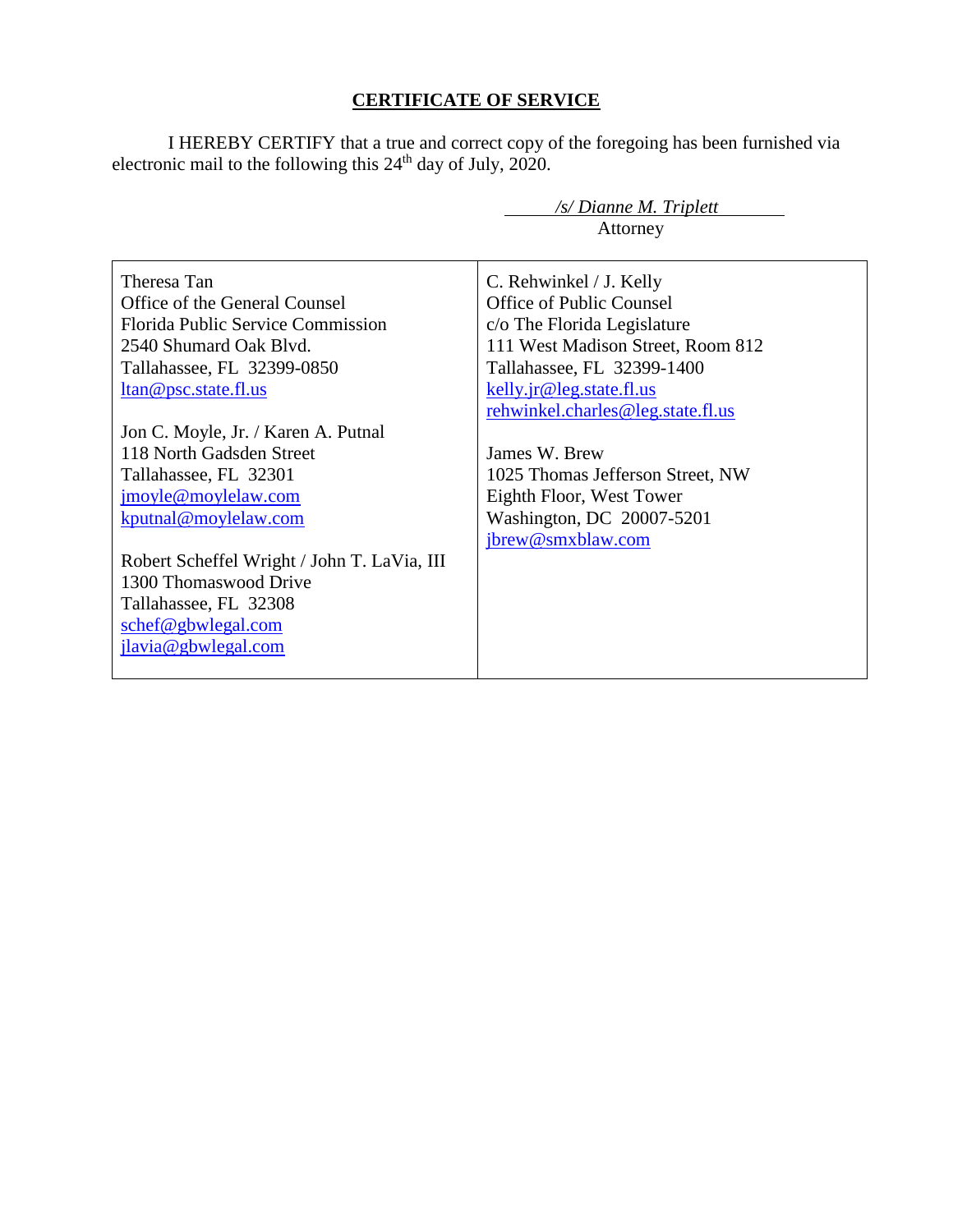# **MONTHLY SERVICER'S CERTIFICATE**

### **DUKE ENERGY FLORIDA PROJECT FINANCE, LLC**

#### **\$1,294,290,000 Series A Senior Secured Nuclear Asset‐Recovery Bonds**

Pursuant to SECTION 3.01(b) of the Nuclear Asset‐Recovery Property Servicing Agreement dated as of June 22, 2016 by and between Duke Energy Florida, Inc., as Servicer, and Duke Energy Florida Project Finance, LLC, as Issuer (the "Servicing Agreement"), the Servicer does hereby certify as follows:

Capitalized terms used but not defined in this Monthly Servicer's Certificate have their respective meanings as set forth in the Servicing Agreement. References herein to certain sections and subsections are references to the respective sections or subsections of the Servicing Agreement.

Current BILLING MONTH: June 2020

#### Current BILLING MONTH: 5/30/2020 ‐ 06/29/2020

| Standard Billing for prior BILLING MONTH: May 2020             |                 |       |
|----------------------------------------------------------------|-----------------|-------|
| <b>Residential Total Billed</b>                                | 276,338,716     |       |
| Residential NUCLEAR ASSET-RECOVERY CHARGE ("NARC") Billed      | 4,690,057       | 1.70% |
| General Service Non-Demand Total Billed                        | 25,376,677      |       |
| <b>General Service Non-Demand NARC Billed</b>                  | 404,415         | 1.59% |
| <b>General Service Billed</b>                                  | 1,538,042       |       |
| <b>General Service NARC Billed</b>                             | 23,602          | 1.53% |
| General Service Demand Total Billed                            | 102,450,242     |       |
| <b>General Service Demand NARC Billed</b>                      | 1,859,009       | 1.81% |
| Curtailable Total Billed                                       | 93,190          |       |
| Curtailable NARC Billed                                        | 1,657           | 1.78% |
| Interruptible Total Billed                                     | 9,720,346       |       |
| Interruptible NARC Billed                                      | 234,602         | 2.41% |
| <b>Lighting Total Billed</b>                                   | 1,341,384       |       |
| Lighting NARC Billed                                           | 4,656           | 0.35% |
| YTD Net Write-offs as a % of Total Billed Revenue (see Note 1) |                 |       |
| Non-Residential Class Customer Write-offs                      |                 |       |
| Residential Class Customer Write-offs                          |                 |       |
| <b>Total Write-offs</b>                                        | 0.041%          |       |
| Aggregate NARC Collections (see Note 2)                        |                 |       |
| <b>Total NARC Remitted for Current BILLING MONTH</b>           |                 |       |
| <b>Residential NARC Collected</b>                              | \$<br>4,270,382 |       |
| <b>General Service Non-Demand NARC Collected</b>               | 368,023         |       |
| <b>General Service NARC Collected</b>                          | 21,687          |       |
| <b>General Service Demand NARC Collected</b>                   | 1,692,906       |       |
| <b>Curtailable NARC Collected</b>                              | 1,314           |       |
| Interruptible NARC Collected                                   | 213,585         |       |
| <b>Lighting NARC Collected</b>                                 | 3,943           |       |
| <b>Sub-Total of NARC Collected</b>                             | \$<br>6,571,840 |       |
| <b>Total Current NARC Collected and Remitted</b>               | \$<br>6,571,840 |       |